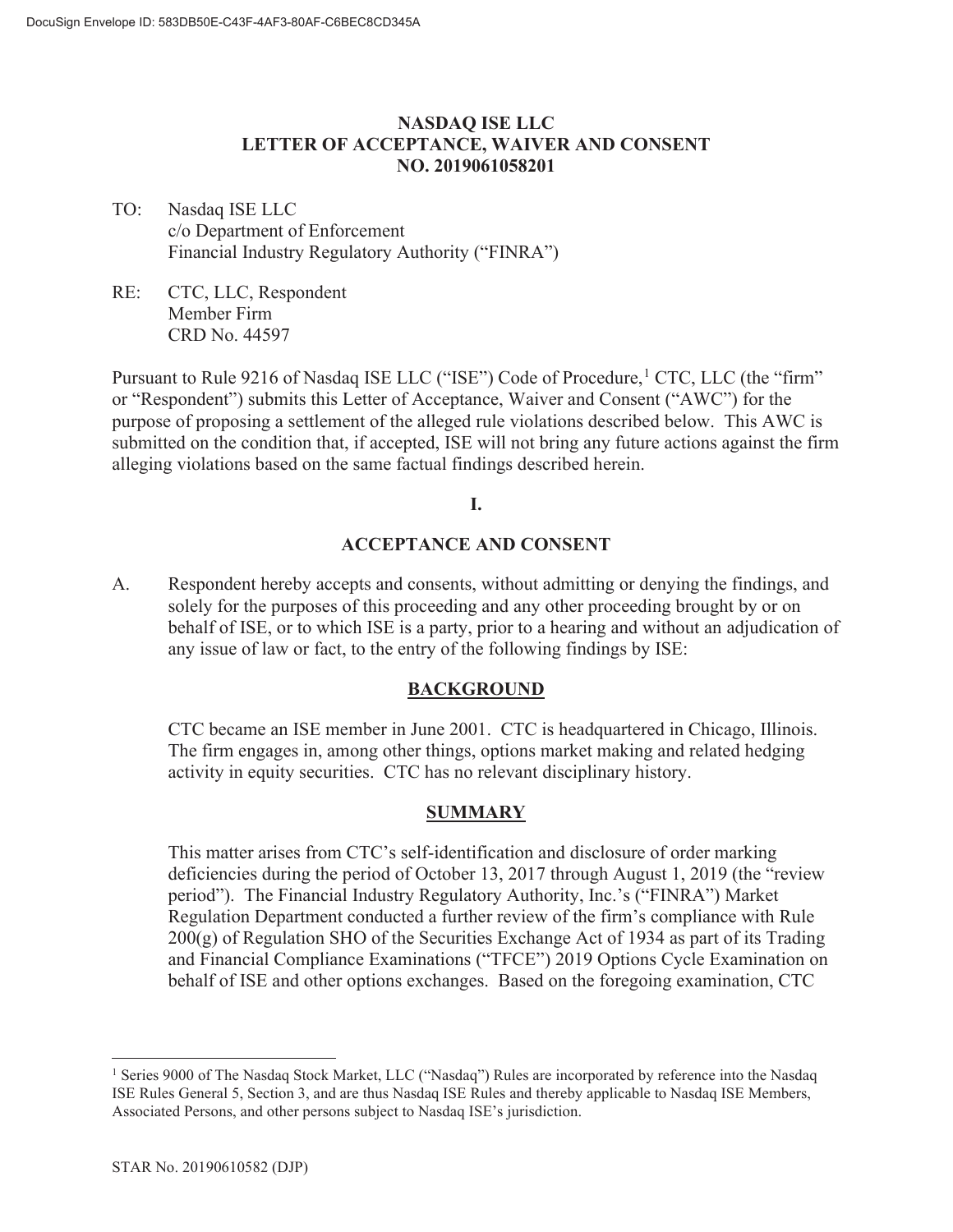violated Rule 200(g) of Regulation SHO of the Securities Exchange Act of 1934 ("Reg SHO") by incorrectly marking 119,787 sell orders as long or short.<sup>2</sup>

# **FACTS AND VIOLATIVE CONDUCT**

- 1. Rule 200(g) requires a broker or dealer to mark all sell orders of any equity security as "long," "short," or "short exempt." The Rule provides that an order to sell shall be marked "long" only if the seller is deemed to own the security being sold as detailed in the Rule and either: (i) the security to be delivered is in the physical possession or control of the broker or dealer; or (ii) it is reasonably expected that the security will be in the physical possession or control of the broker or dealer no later than the settlement of the transaction.
- 2. From October 13, 2017 through May 20, 2018, the firm mismarked 1,737 long sale orders as short due to four intermittent system issues, which the firm self-identified and addressed. From May 16, 2018 through August 1, 2019, the firm also mismarked 118,050 short sale orders as long due to two programming errors in its proprietary equity hedging system. The firm self-identified these programming issues in late July 2019 and implemented corrective programming to its equity hedging system as of August 2, 2019.
- 3. In total, during the Relevant Period, CTC incorrectly marked 119,787 sell orders as long or short. This conduct constitutes separate and distinct violations of Rule  $200(g)$ .

# **OTHER FACTORS**

- 4. In determining to resolve this matter on the basis set forth herein, ISE took into consideration the following: (i) the firm self-reported the violations prior to detection or initiation of an investigation by FINRA or other regulators; (ii) after self-reporting, the firm promptly conducted follow-up investigation and provided FINRA staff with information quantifying the number of violations and specifying root causes of order marking violations, which was of substantial assistance to Market Regulation staff; and (iii) the prompt remedial measures implemented by the firm.
- B. Respondent also consents to the imposition of the following sanctions:

 A censure and a total fine of \$95,000 to be paid jointly to ISE, Cboe, C2, BZX, Phlx, and NYSE American, of which \$17,500 is allocated to ISE.

Acceptance of this AWC is conditional upon acceptance of parallel settlement agreements in related matters between the firm and Cboe, C2, BZX, Phlx, and NYSE American.

<sup>&</sup>lt;sup>2</sup> Related disciplinary actions on behalf of Cboe Exchange, Inc. ("Cboe"), C2 Exchange Inc. ("C2"), Cboe BZX Exchange Inc. ("BZX"), Nasdaq Phlx, LLC ("Phlx"), and NYSE American LLC ("NYSE American") are being taken concurrently in conjunction with this matter.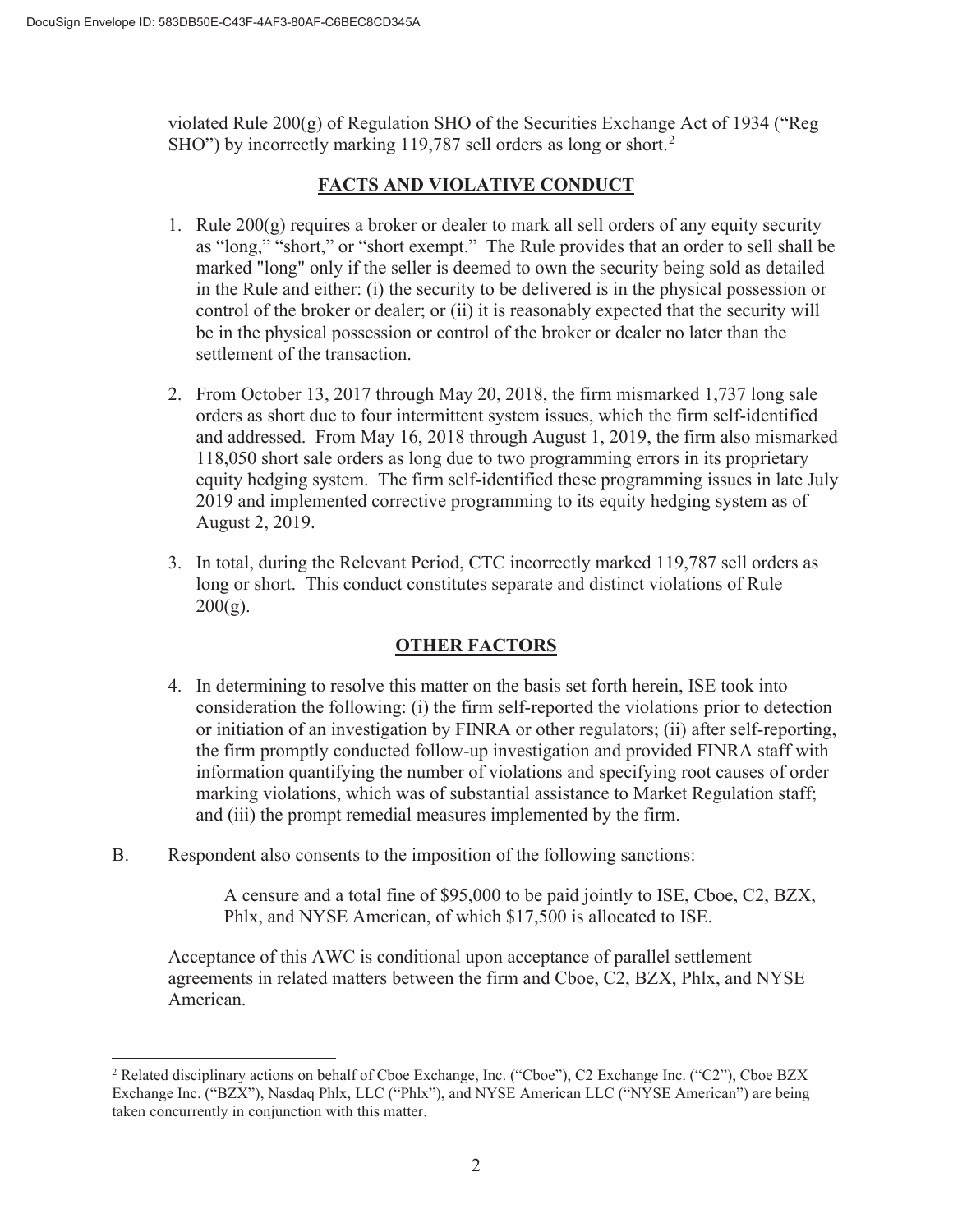Respondent agrees to pay the monetary sanction(s) upon notice that this AWC has been accepted and that such payment(s) are due and payable. It has submitted a Payment Information form showing the method by which it proposes to pay the fine imposed..

 Respondent specifically and voluntarily waives any right to claim that it is unable to pay, now or at any time hereafter, the monetary sanction(s) imposed in this matter.

The sanctions imposed herein shall be effective on a date set by FINRA staff.

### **II.**

## **WAIVER OF PROCEDURAL RIGHTS**

Respondent specifically and voluntarily waives the following rights granted under ISE's Code of Procedure:

- A. To have a Formal Complaint issued specifying the allegations against the Respondent;
- B. To be notified of the Formal Complaint and have the opportunity to answer the allegations in writing;
- C. To defend against the allegations in a disciplinary hearing before a hearing panel, to have a written record of the hearing made and to have a written decision issued; and
- D. To appeal any such decision to the Exchange Review Council and then to the U.S. Securities and Exchange Commission and a U.S. Court of Appeals.

Further, Respondent specifically and voluntarily waives any right to claim bias or prejudgment of the Chief Regulatory Officer, the Exchange Review Council, or any member of the Exchange Review Council, in connection with such person's or body's participation in discussions regarding the terms and conditions of this AWC, or other consideration of this AWC, including acceptance or rejection of this AWC.

The firm further specifically and voluntarily waives any right to claim that a person violated the ex parte prohibitions of Rule 9143 or the separation of functions prohibitions of Rule 9144, in connection with such person's or body's participation in discussions regarding the terms and conditions of this AWC, or other consideration of this AWC, including its acceptance or rejection.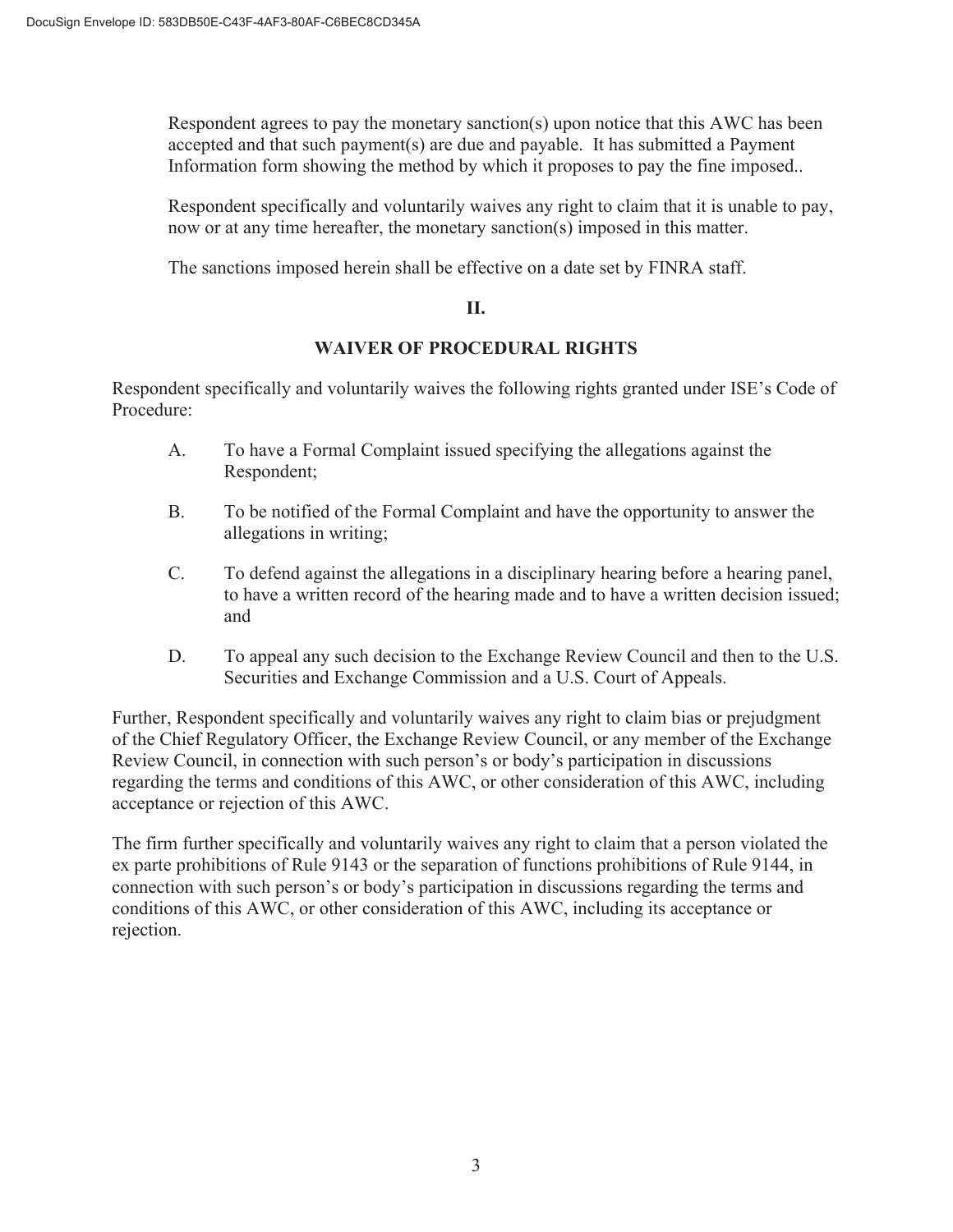### **III.**

### **OTHER MATTERS**

Respondent understands that:

- A. Submission of this AWC is voluntary and will not resolve this matter unless and until it has been reviewed and accepted by FINRA's Department of Enforcement and the Exchange Review Council, the Review Subcommittee, or the Office of Disciplinary Affairs ("ODA"), pursuant to ISE Rule 9216;
- B. If this AWC is not accepted, its submission will not be used as evidence to prove any of the allegations against the Respondent; and
- C. If accepted:
	- 1. This AWC will become part of the Respondent's permanent disciplinary record and may be considered in any future actions brought by ISE or any other regulator against the Respondent;
	- 2. ISE may release this AWC or make a public announcement concerning this agreement and the subject matter thereof in accordance with ISE Rule 8310 and IM-8310-3;<sup>3</sup> and
	- 3. Respondent may not take any action or make or permit to be made any public statement, including in regulatory filings or otherwise, denying, directly or indirectly, any finding in this AWC or create the impression that the AWC is without factual basis. Respondent may not take any position in any proceeding brought by or on behalf of ISE, or to which ISE is a party, that is inconsistent with any part of this AWC. Nothing in this provision affects the Respondent's right to take legal or factual positions in litigation or other legal proceedings in which ISE is not a party.
- D. Respondent may attach a Corrective Action Statement to this AWC that is a statement of demonstrable corrective steps taken to prevent future misconduct. Respondent understands that it may not deny the charges or make any statement that is inconsistent with the AWC in this Statement. This Statement does not constitute factual or legal findings by ISE, nor does it reflect the views of the Exchange or its staff.

<sup>&</sup>lt;sup>3</sup> Series 8000 of Nasdaq Rules are incorporated by reference into the Nasdaq ISE Rules General 5, Section 2, and are thus Nasdaq ISE Rules and thereby applicable to Nasdaq ISE Members, Associated Persons, and other persons subject to Nasdaq ISE's jurisdiction.